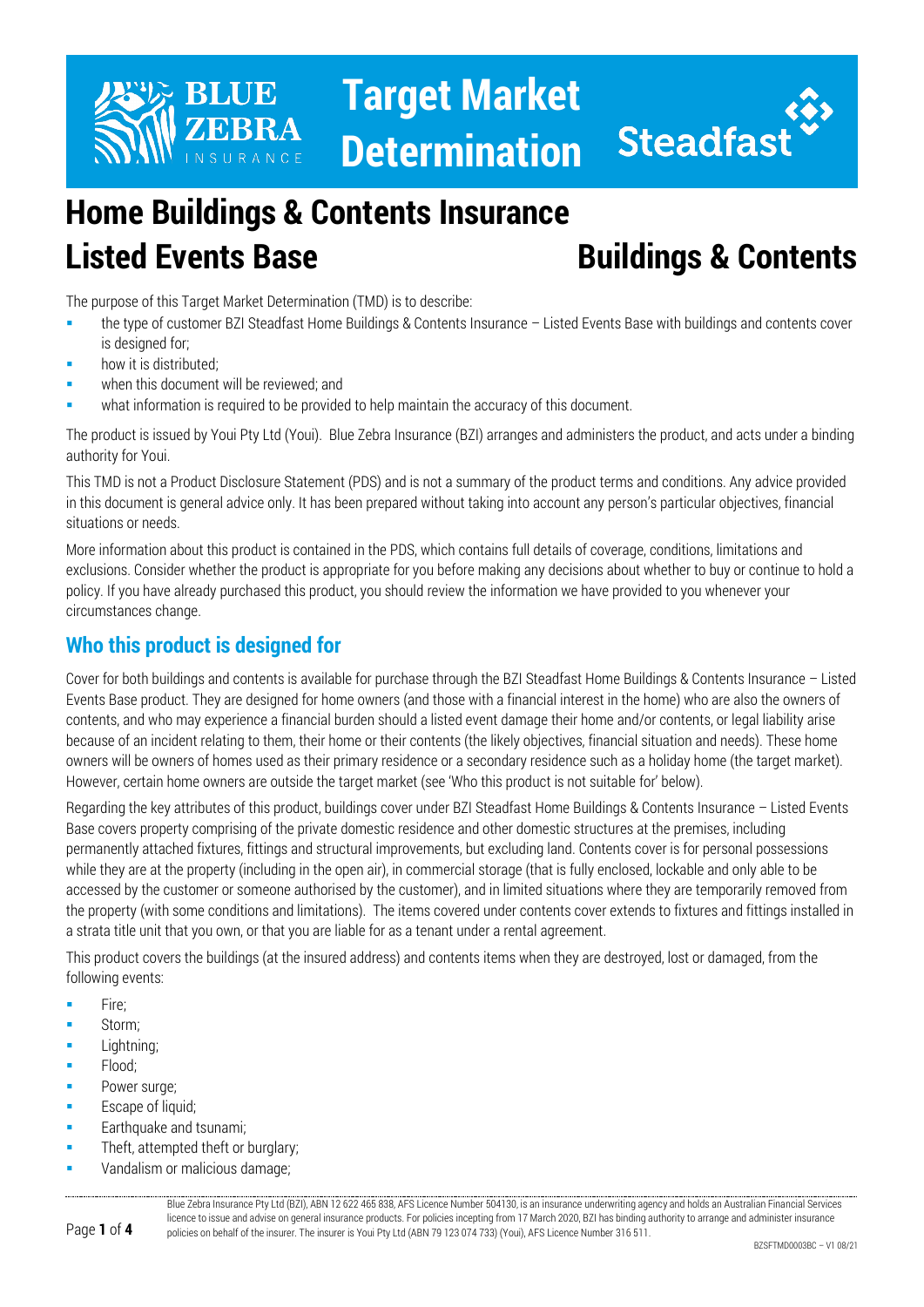



- **Deliberate or intentional acts;**
- Riots or civil commotion:
- Explosion;
- Impact damage;
- Animal damage; and
- Broken glass.

In addition to repairing or replacing the buildings or contents items when they are damaged, the product will also provide for additional benefits that cover things such as temporary accommodation, removal of debris and/or storing undamaged contents, and locating the source of escaped liquid.

The product also provides some additional covers for certain events when your contents items are being moved to a new address, where keys are lost or stolen, or where there is electric motor burnout to certain buildings and contents items.

Another key attribute of building and contents cover under the BZI Steadfast Home Buildings & Contents Insurance – Listed Events Base product is cover for legal liability. This provides protection to the home owner if they become liable to pay for the death of or injury to unrelated people, or damage to their property, for incidents in relation to them, their buildings or their contents, anywhere in the world. For example, a visitor to the home trips on a rough surface, breaking their arm and holds the home owner liable for their loss of income and some out of pocket expenses while they recover.

When you have contents cover, there is also an optional cover for purchase to meet more specific objectives, financial situation and needs of contents owners:

- (a) **Valuable items** designed for the owners of contents that are valuable personal items who want to make sure they are:
	- − insured for their full value, and/or
	- appropriately covered when away from the insured address,

if they experience a financial loss as a result of those items being lost or damaged.

These items can be covered in two ways:

- − unspecified valuable items: up to \$1,000 per item up to a nominated sum insured for all valuable items (maximum \$5,000);
- − specified valuable items: each item is listed and covered up to the specified value.

Where included on the policy, this cover is a further key attribute of BZI Steadfast Home Buildings & Contents Insurance – Listed Events Base.

All the above key attributes make BZI Steadfast Home Buildings & Contents Insurance – Listed Events Base with building and contents cover likely to be consistent with the likely objectives, financial situation and needs of the target market because it provides cover, or the option to add cover, for certain events that may result in significant damage to the home owner's buildings and/or contents, and provides coverage for the typical types of domestic structures, contents and valuable items that customers expect to be considered part of the insured property. The product also provides coverage for legal liability arising because of incidents relating to the buildings, contents or the home owner.

#### **Who this product is not suitable for**

This product is not suitable for owners of buildings and contents where:

- the buildings are
	- − primarily rented out, on either a long term or short term basis;
	- poorly maintained and not in an occupiable, liveable condition;
	- − part of a strata title;
	- used as a hotel, motel or bed and breakfast accommodation;

or

- the contents are:
	- part of a dwelling they own and rent out i.e. landlord's fixtures and fittings;
	- part of a hotel, motel or bed and breakfast accommodation;
	- in storage that is not a commercial storage facility that is fully enclosed, lockable, and only accessible by them (or someone authorised by them);
	- contained within a dwelling that is poorly maintained and not in an occupiable, liveable condition;
	- − certain items used to earn an income (such as photographic equipment and musical instruments).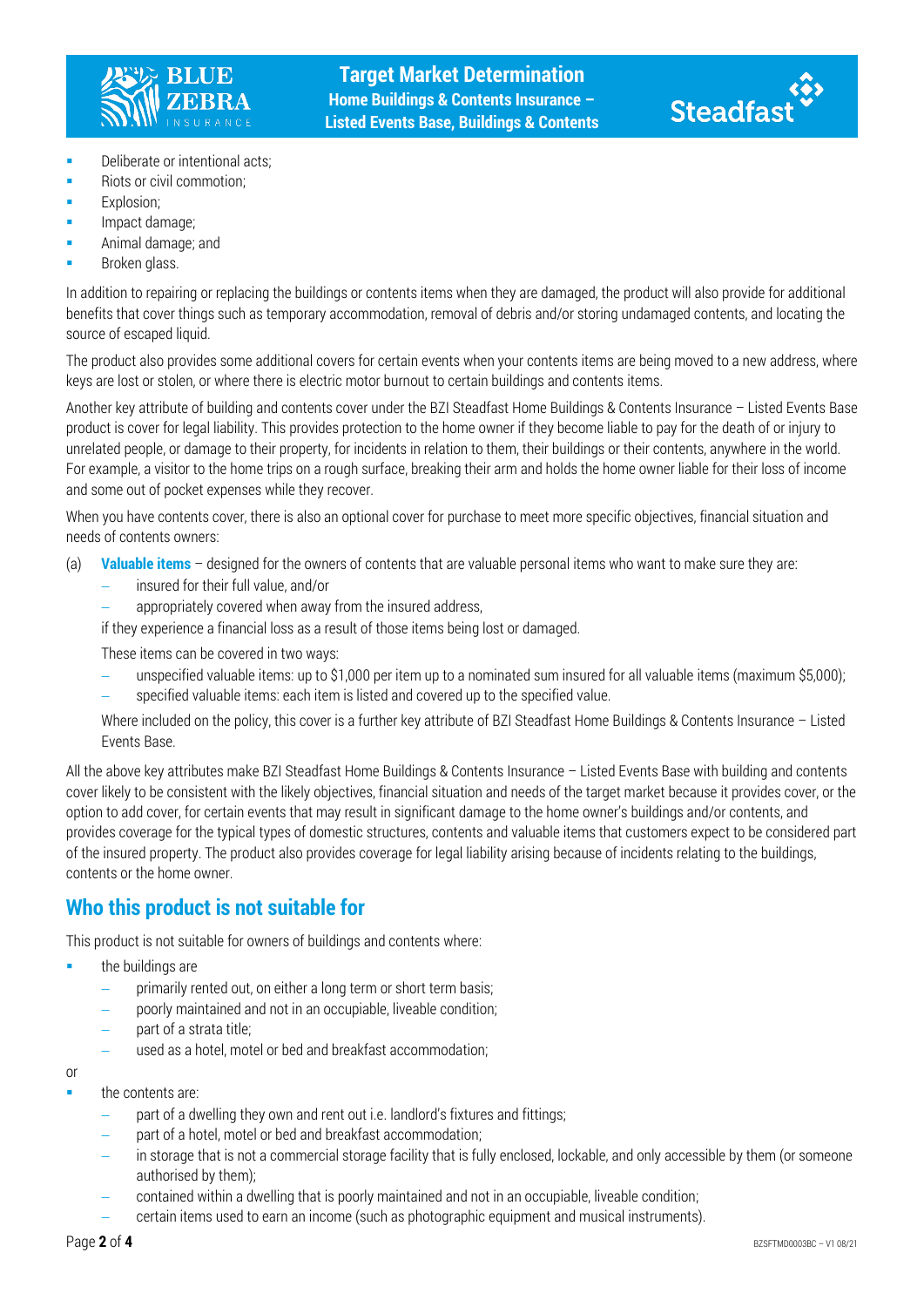



#### **Distribution conditions**

BZI Steadfast Home Buildings & Contents Insurance – Listed Events Base can only be purchased through a Steadfast broker authorised by BZI. BZI has contractual arrangements with Steadfast brokers (including their Authorised Representatives) who are appropriately licensed to sell their products, and as part of their licensing these brokers have adequate training to provide this product to their customers. BZI has a range of supervision and monitoring procedures, and provides training and support regarding the process to follow for getting quotes for this product and administering the policies once purchased.

When completing a quote, the BZI processes include a number of questions that enable the collection of information that help to determine if the applicant is within the target market for this product, if we will insure them and their buildings and contents, and for what premium and excess. The customer should always answer these questions accurately and check with their intermediary if they are not sure what a question means.

These conditions make it likely that BZI Steadfast Home Buildings & Contents Insurance – Listed Events Base will only be distributed to consumers within the target market for this product because the brokers have knowledge of the policy terms and conditions, and processes are designed to identify instances where a policy is not suitable for the applicant.

#### **Reporting**

BZI (as distributor of this product and Youi's agent) collects information and prepares reports regarding sales activity, performance, claims data and complaints on a quarterly basis (at least) and provides this to Youi.

All brokers who have been authorised by BZI to sell and administer this product must report the following information to BZI, who will incorporate it within their reporting requirements to Youi:

| <b>Reportable information</b>                                  | <b>Reported by</b> | <b>Frequency</b>                               |
|----------------------------------------------------------------|--------------------|------------------------------------------------|
| Complaints data including the number and nature of any         | <b>BZI</b>         | Quarterly (within 10 business days of the end  |
| complaints (where these have not already been raised with BZI) | <b>Brokers</b>     | of quarter)                                    |
| Any occasions where this product has been sold contrary to     | <b>BZI</b>         | As soon as practicable after becoming aware of |
| the TMD                                                        | <b>Brokers</b>     | the matter, and no later than 10 business days |
| Any feedback, regulatory orders or directions regarding the    | <b>BZI</b>         | As soon as practicable after becoming aware of |
| product or its distribution that are received from             | <b>Brokers</b>     | the matter, and no later than 10 business days |
| a regulator,                                                   |                    |                                                |
| The General Insurance Code Governance Committee, or            |                    |                                                |
| AFCA                                                           |                    |                                                |

Where necessary, BZI may request additional information from brokers to determine if this product has been sold contrary to the TMD.

#### **Reviewing this document**

Youi will review this TMD if:

- **there are amendments to our PDS that change the cover provided;**
- **EXECUTE:** material changes are made to our underwriting quidelines;
- we introduce other ways in which this product can be sold;
- we receive a significant number of complaints regarding the design or distribution of this product;
- the business performance and value provided by this product indicate the TMD is no longer appropriate, having regard to appropriate data such as claims ratios and policy sales and cancellation rates; or
- we identify that there has been a significant dealing in the product that is not consistent with the TMD.

Our review will occur within 10 business days of any of the above events occurring.

In any event, a review of this TMD will be completed no later than two years from the publication date of this TMD and subsequently at two-yearly intervals.